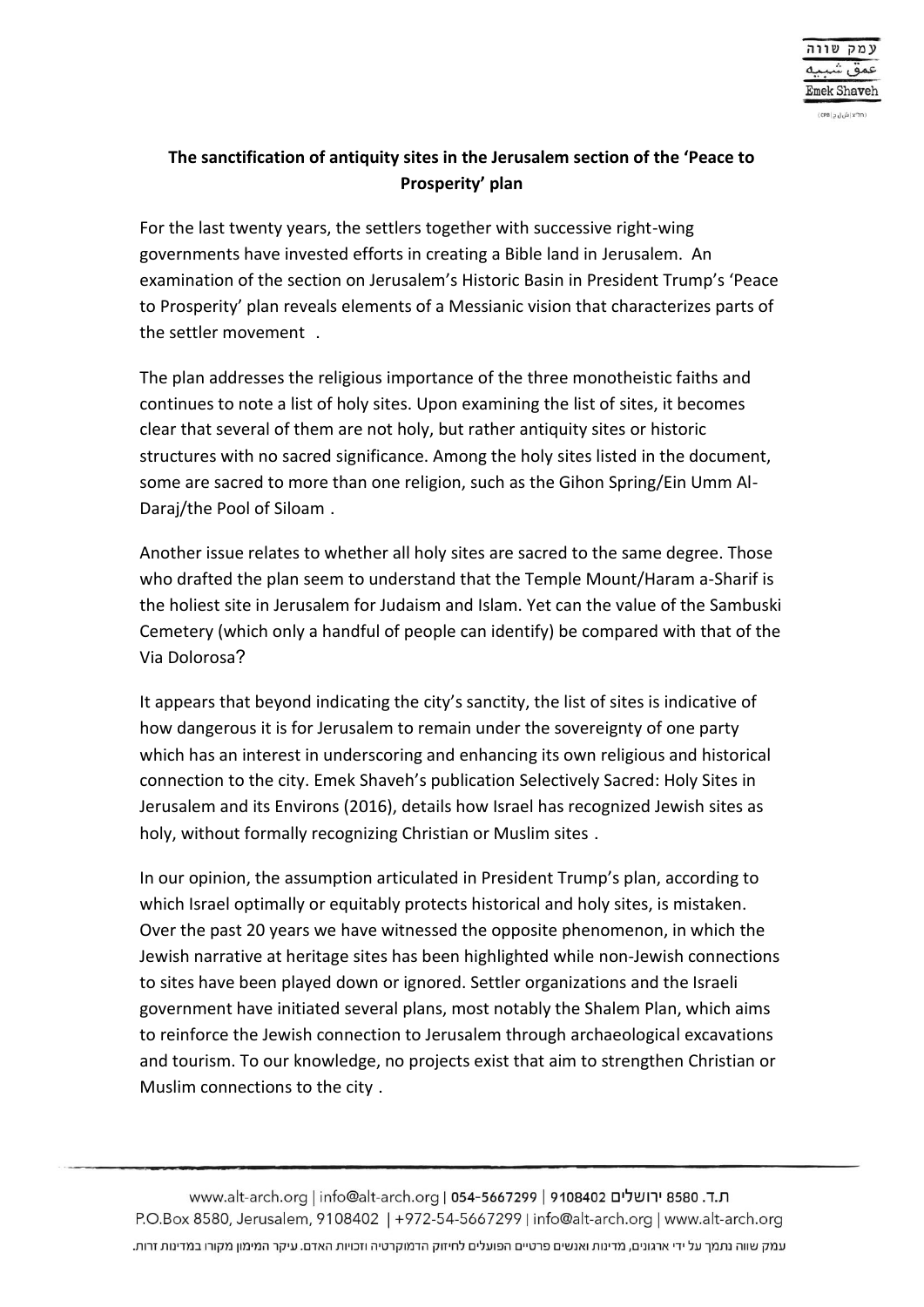The following is a description of the religious and/or archaeological significance and status of the sites listed in Trump's plan:

**The Temple Mount/Haram a-Sharif** – The holiest site in Jerusalem for both Jews and Muslims. The Israeli state and established Jewish law prohibits Jews from praying on the Temple Mount. To date, it is the most important prayer site for Muslims in the country, and a national and religious symbol. Any perceived threat to the Muslim connection to the Mount leads to unrest. It is hard to predict exactly how a change in the status quo on the Temple Mount/Haram al-Sharif would play out through the Muslim world .

**The Western Wall** – The Western Wall is physically part of the Temple Mount compound. Following 1967, Israel decided to solely permit Jewish prayer on site, setting the basis for the unwritten status quo that Jews pray at the Western Wall and Muslims on the Temple Mount/Haram al-Sharif. During the British Mandate Period (1920-1948), this was a mixed Jewish-Muslim place of worship. Incidents between Jews and Muslims at the Western Wall in 1929 led to riots associated with the start of the violent struggle between Jews and Palestinians .

**Christian sites ranging from The Church of St. Anne to the 'House of Abraham'** – Sites under the authority of the church, with some under the direct authority of various countries. They do not currently appear to be politically contentious, though settler organizations are applying pressure to shift the status quo on some of these sites, such as the "Room of the Last Supper" among others. Yet to date, these countries have managed overall to preserve their properties and status .

**Mount Scopus** – The state of Israel has not recognized Mount Scopus to be sacred at all. In relation to other sites in Jerusalem, the site is hardly mentioned as part of the Jewish, Christian, or Muslim traditions .

**The Hurva Synagogue** – A synagogue built at the end of the 18th century and destroyed after the 1948 war by the Jordanians. It is not considered a holy site beyond its existence as a Jewish place of worship .

**The Tomb of Absalom/Tantur Faron ('Pharaoh's hat' in Arabic)** – A monumental structure located in the Kidron Valley, east of the Old City, dating to the first century BCE. The site is identified with various Jewish, Christian, and Muslim traditions regarding who is buried within site, ranging from Absalom, son of King David, to Isaiah, Zecharia, and more .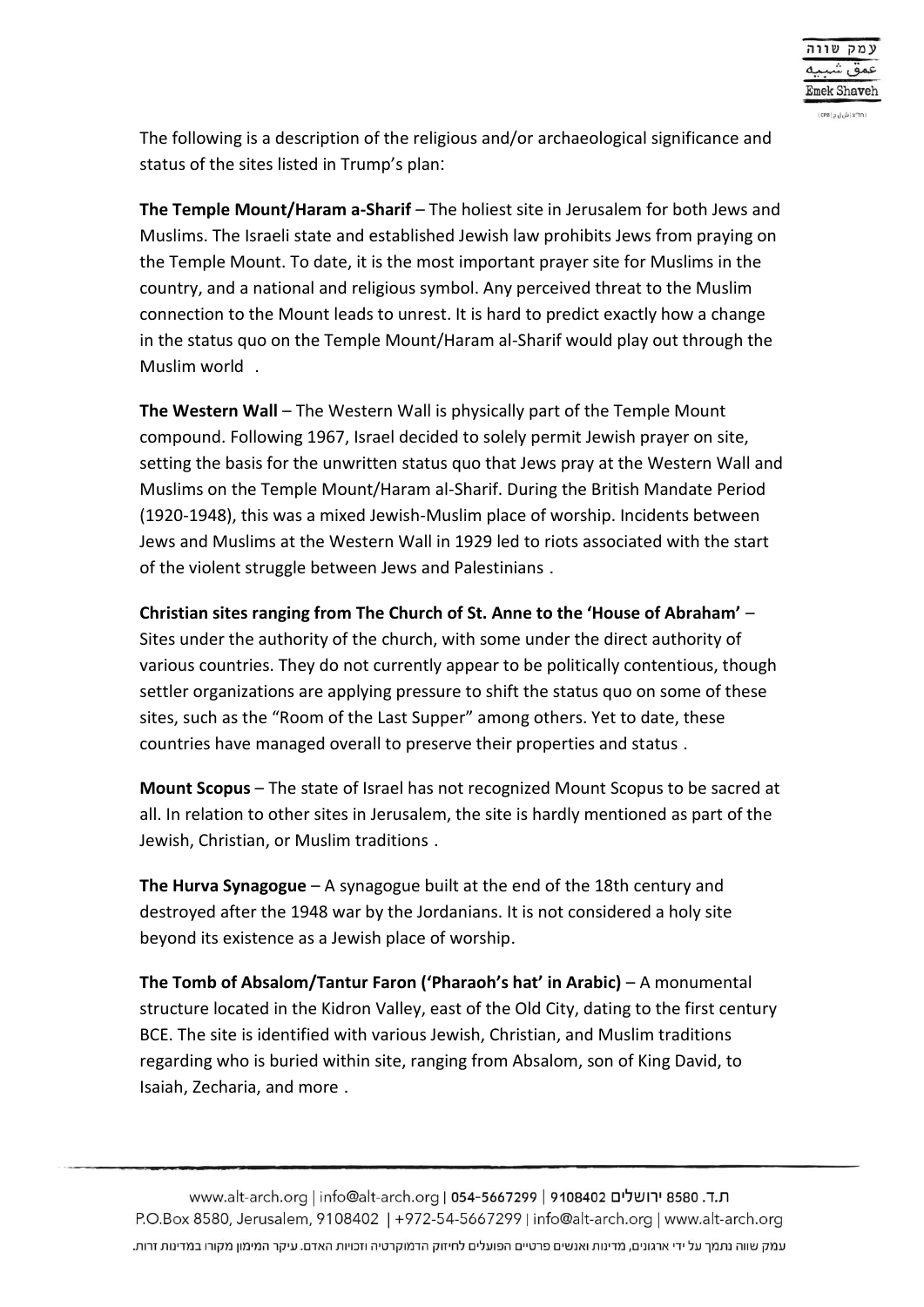**Zecharia's Tomb** – A burial structure from the first century CE located next to Absalom's Tomb. It was likely used for the burials of honorable individuals during the Second Temple period. The structure is empty and is not currently used for burials .

**' Path of the Pilgrims'** – An archaeological excavation site under the homes of the Palestinians in the neighborhood of Silwan. The excavations are being carried out by the Antiquities Authority, and are funded by the Elad Foundation and the state of Israel. The excavation unearthed a road from the first century. The excavations are still ongoing and no scientific reports have been published. Identification of the site remains unclear, therefore its branding as the 'Path of the Pilgrims' has not been backed by any publicized research. This is certainly not a holy site .

**The Tombs of the Prophets Haggai, Zecharia, and Malachi** – A site on the Mount of Olives. The tradition that associates the site as the tombs of Haggai, Zecharia and Malachi is not corroborated by scholars and not supported by many clerics. Its entire identification is scientifically problematic and based on very rare Christian traditions adopted by settlers .

**Gihon Spring/Ein Umm Al-Daraj/the Pool of Siloam** – A Jewish, Christian, and Muslim holy site located in the neighborhood of Silwan. The City of David/neighborhood of Wadi Hilweh is located on the eastern slope of the site. Archaeological excavations subsidized by the Elad Foundation have been conducted on site for 25 years. The site is considered holy among Jews, Christians, and Muslims, since the period of the British Mandate, and Israel still relates to it as such. It appears on Israel's official list of holy sites .

**The Mount of Olives** – A Jewish cemetery and Christian holy site. The State of Israel recognizes it as a holy site for Jews .

**The Sambuski Cemetery** – Not a holy site. A cemetery in Jerusalem established in the 19th century on the slope of Mount Zion facing the Ben Hinnom Valley. The Nature and Parks Authority renovated the site in 2010. The site is neither well known by the Israeli public nor by Jewish clerics .

**Pool of Siloam** – A holy site for Christians. Located at the foot of the Wadi Hilweh neighborhood in Silwan. The Antiquities Authority excavated part of it in 2004, following which it became part of the City of David National Park .

In conclusion, the lack of a distinction between of holy sites and historical sites in the plan reveals a lacuna in specific knowledge of the sites and history of the city. In